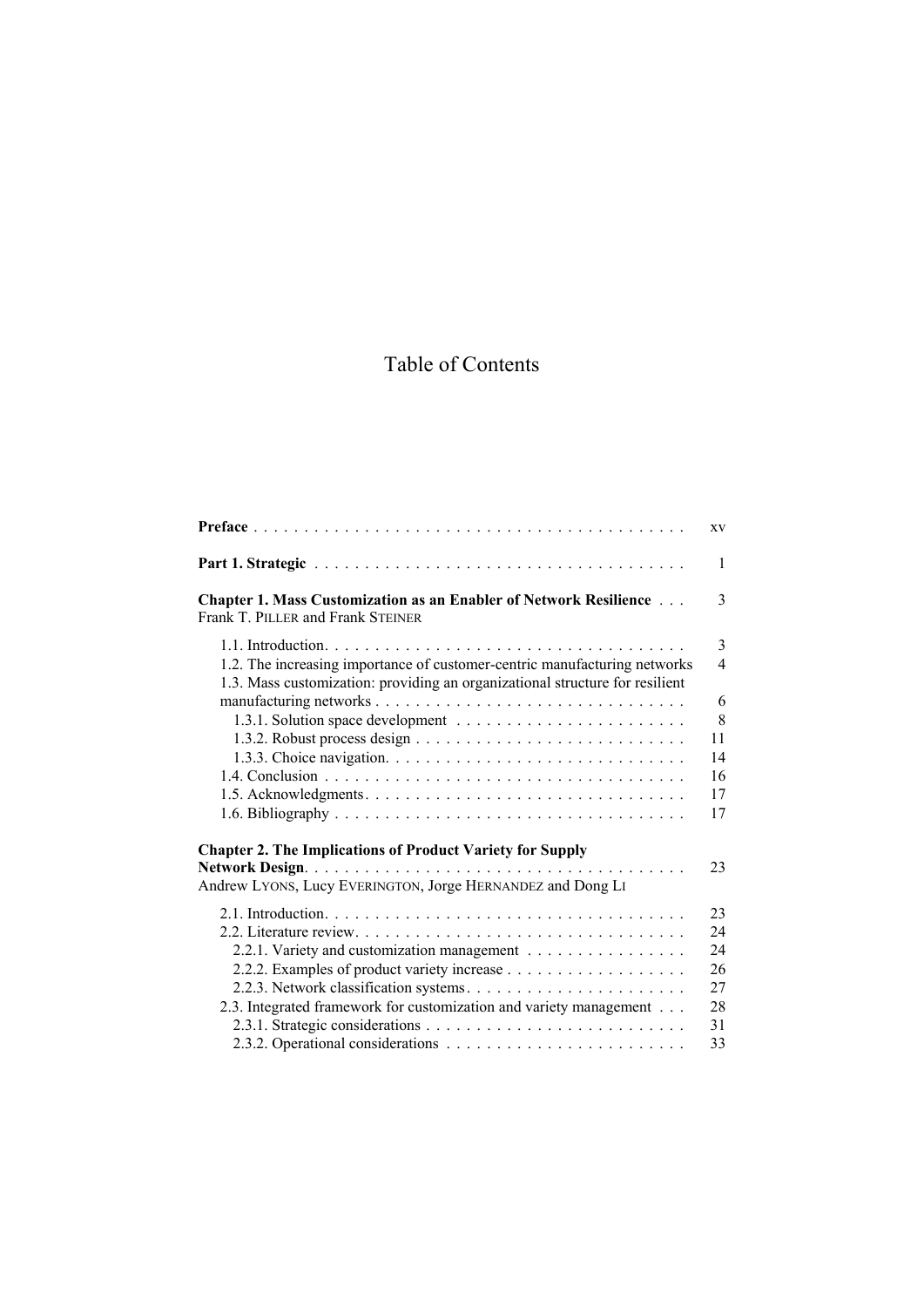| VI <sub></sub> | Intelligent Non-hierarchical Manufacturing Networks |  |
|----------------|-----------------------------------------------------|--|
|                |                                                     |  |

|                                                                                                                                                                                                                   | 34<br>35<br>37<br>37<br>37 |
|-------------------------------------------------------------------------------------------------------------------------------------------------------------------------------------------------------------------|----------------------------|
| Chapter 3. Model for the Integration of Product, Process and<br><b>Supply Network in Mass Customization Scenarios </b><br>Eduardo SAIZ, Eduardo CASTELLANO, Raquel SANCHIS, Raúl POLER and<br>Rubén DE JUAN MARÍN | 41                         |
|                                                                                                                                                                                                                   | 41<br>42<br>44             |
| 3.4. ORM building blocks and related ORM concepts                                                                                                                                                                 | 47                         |
|                                                                                                                                                                                                                   | 48                         |
|                                                                                                                                                                                                                   | 49                         |
|                                                                                                                                                                                                                   | 50                         |
|                                                                                                                                                                                                                   | 56<br>58                   |
|                                                                                                                                                                                                                   | 60                         |
|                                                                                                                                                                                                                   | 60                         |
|                                                                                                                                                                                                                   | 61                         |
|                                                                                                                                                                                                                   | 63                         |
|                                                                                                                                                                                                                   | 64                         |
| 3.7. ORM Web navigation tool                                                                                                                                                                                      | 67                         |
|                                                                                                                                                                                                                   | 68                         |
|                                                                                                                                                                                                                   | 70                         |
|                                                                                                                                                                                                                   | 70                         |
| Eduardo CASTELLANO, Juan Manuel BESGA, Jone Uribetxebarria and<br><b>Eduardo SAIZ</b>                                                                                                                             | 73                         |
|                                                                                                                                                                                                                   | 73                         |
| 4.2. Supply network simulation: A literature review                                                                                                                                                               | 74                         |
|                                                                                                                                                                                                                   | 74                         |
|                                                                                                                                                                                                                   | 75                         |
|                                                                                                                                                                                                                   | 79                         |
| 4.3. Research problems and research approach                                                                                                                                                                      | 79                         |
|                                                                                                                                                                                                                   | 79                         |
|                                                                                                                                                                                                                   | 81                         |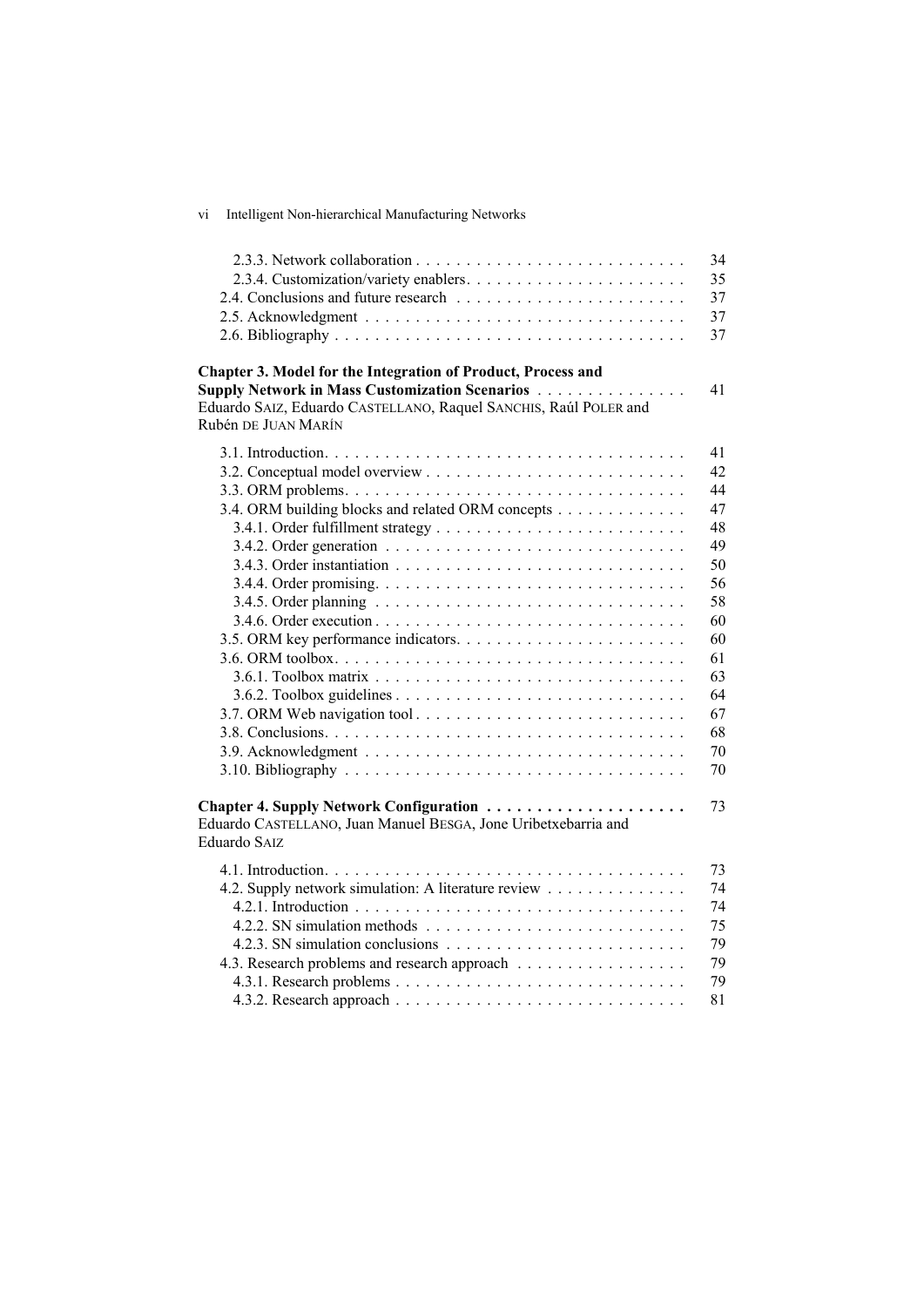## Table of Contents vii

|                                                                        | 82         |
|------------------------------------------------------------------------|------------|
|                                                                        | 82         |
|                                                                        | 85         |
| 4.5. DSS supply network configuration experiments                      | 89         |
|                                                                        | 89         |
|                                                                        | 89         |
|                                                                        | 99         |
|                                                                        | 101        |
|                                                                        | 102        |
|                                                                        | 102        |
|                                                                        | 107        |
| Pedro S. FERREIRA, Pedro F. CUNHA, Luís MAIA CARNEIRO and André SÁ     |            |
|                                                                        | 107        |
|                                                                        | 110        |
| 5.3. A framework for performance management                            | 112        |
|                                                                        | 115        |
| 5.3.2. A value-based approach – the key success factors                | 116        |
| 5.3.3. Reference process for performance management                    | 118        |
|                                                                        | 120        |
|                                                                        | 121        |
|                                                                        | 121        |
| Chapter 6. Sustainable Product-Process-Network                         | 125        |
| Luca CANETTA, Donatella CORTI, Claudio Roberto BOËR and Marco TAISCH   |            |
| 6.1. Sustainable mass customization as a winning business model        | 125        |
| 6.2. Tools enabling the solution space development                     | 128        |
| 6.2.1. Collect customer's requirements tools                           | 129        |
|                                                                        | 129        |
|                                                                        | 130        |
|                                                                        | 130        |
|                                                                        | 130        |
| 6.3. Design process and tools enabling the solution space development. | 131        |
| 6.3.1. Analysis of design process: shifts introduced from mass         |            |
| production to sustainable mass customization                           | 131        |
| 6.3.2. Relationship between design process shifts and enabling tools   | 134        |
| 6.4. Supporting the implementation of the tools                        | 138        |
| 6.4.1. Collect customer's requirements tools                           | 139        |
|                                                                        | 140        |
|                                                                        | 140<br>141 |
|                                                                        | 142        |
|                                                                        |            |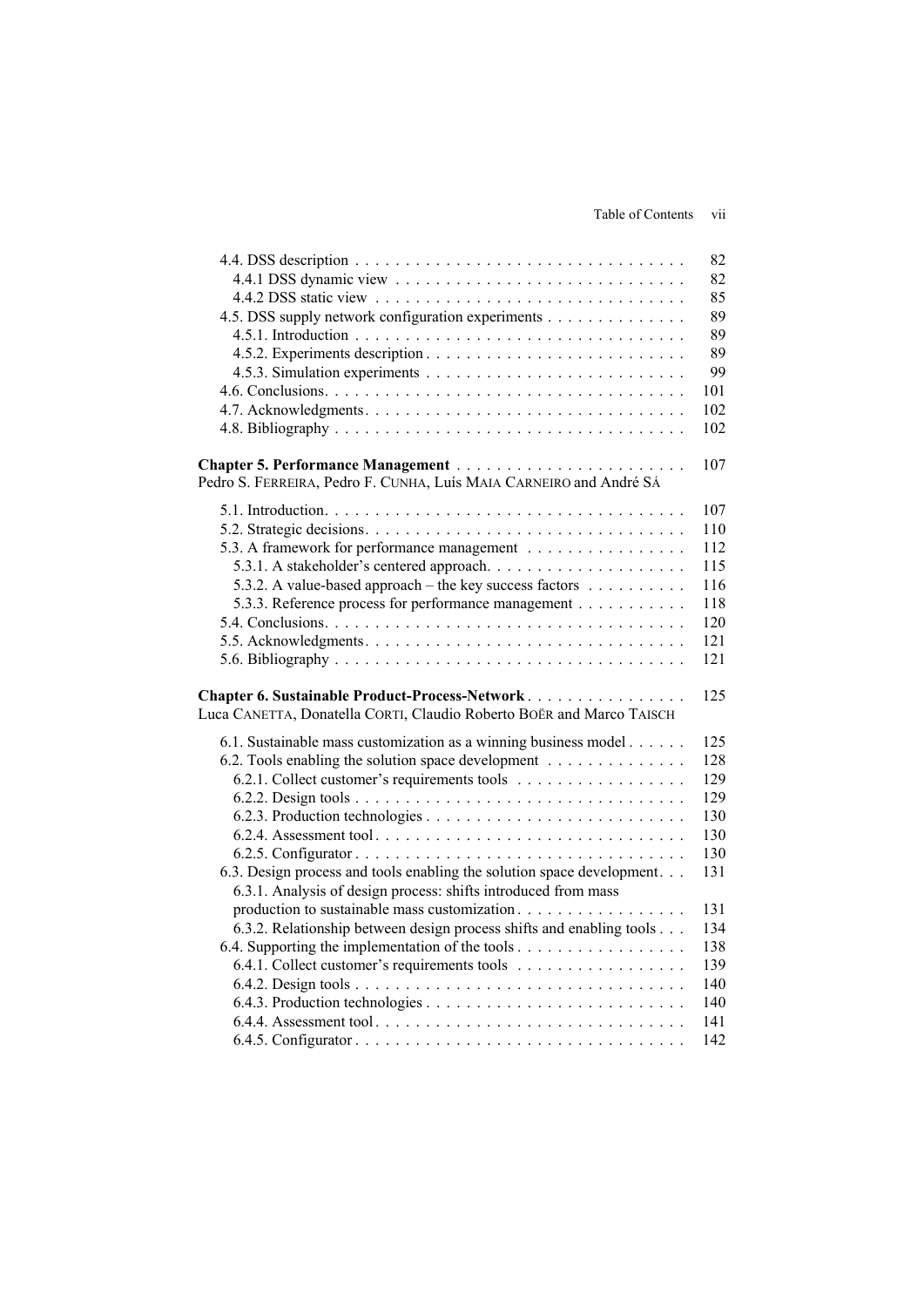viii Intelligent Non-hierarchical Manufacturing Networks

|                                                                                                                                                                                                                                                                                                                                                                                                                                                                                                                | 144                                                                              |
|----------------------------------------------------------------------------------------------------------------------------------------------------------------------------------------------------------------------------------------------------------------------------------------------------------------------------------------------------------------------------------------------------------------------------------------------------------------------------------------------------------------|----------------------------------------------------------------------------------|
|                                                                                                                                                                                                                                                                                                                                                                                                                                                                                                                | 145                                                                              |
|                                                                                                                                                                                                                                                                                                                                                                                                                                                                                                                | 145                                                                              |
|                                                                                                                                                                                                                                                                                                                                                                                                                                                                                                                | 147                                                                              |
| Ricardo ALMEIDA, Luis MAIA CARNEIRO, André SÁ, Pedro S. FERREIRA and<br>Rosanna FORNASIERO                                                                                                                                                                                                                                                                                                                                                                                                                     | 149                                                                              |
| 7.2.3. BUILD phase 1: creating a Business Community<br>7.2.4. BUILD phase 2: Business Community operation<br>7.2.5. BUILD phase 3: Business Community metamorphosis<br>7.2.6. BUILD phase 4: Business Community dissolution                                                                                                                                                                                                                                                                                    | 149<br>151<br>151<br>153<br>153<br>159<br>165<br>165<br>166<br>167<br>167<br>167 |
| Bernd SCHOLZ-REITER, Christian MEINECKE and Daniel RIPPEL                                                                                                                                                                                                                                                                                                                                                                                                                                                      | 169                                                                              |
| 8.2. Collaboration – definition, concepts and mechanisms.<br>8.3. The European electronic industry (EEI) and collaboration challenges.<br>8.3.2. Application segments of the European electronic industry<br>8.3.3. Collaboration challenges in the European electronics industry<br>8.4. Network collaboration in the EEI – results of use case studies.<br>8.4.1. Requirements and indicators for efficient network collaboration<br>8.4.2. Network collaboration in the EEI – application segment profiles. | 169<br>170<br>171<br>172<br>173<br>175<br>177<br>177<br>178<br>182<br>182        |
| <b>Chapter 9. A Collaborative Planning Approach for Non-hierarchical</b><br>Ricardo ALMEIDA, César TOSCANO, Américo LOPES AZEVEDO and<br>Luis MAIA CARNEIRO                                                                                                                                                                                                                                                                                                                                                    | 185                                                                              |
|                                                                                                                                                                                                                                                                                                                                                                                                                                                                                                                | 185<br>188                                                                       |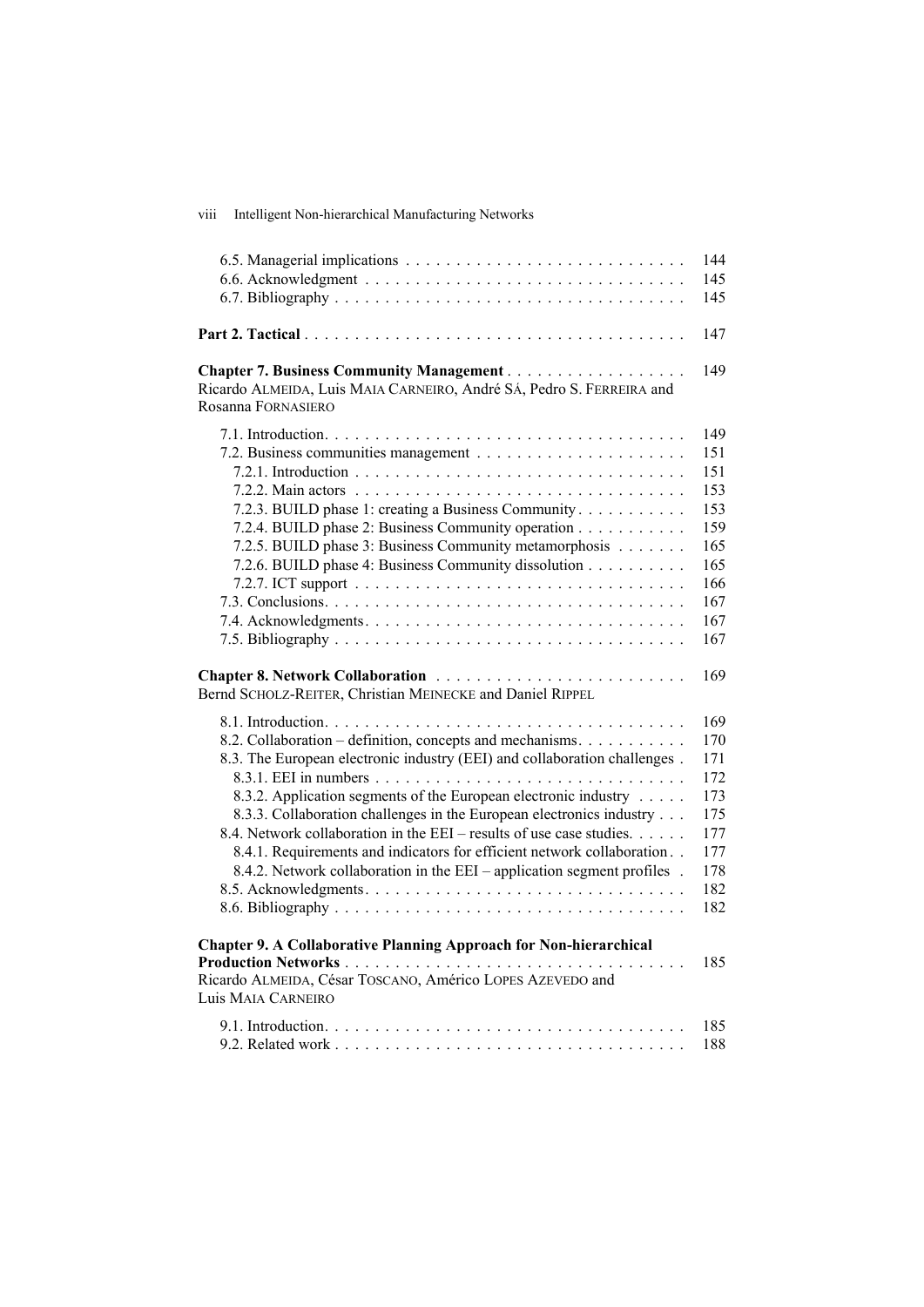|                                                                                                                                                                           | 188 |
|---------------------------------------------------------------------------------------------------------------------------------------------------------------------------|-----|
| 9.2.2. CN governance models $\dots \dots \dots \dots \dots \dots \dots \dots \dots \dots$                                                                                 | 189 |
|                                                                                                                                                                           | 189 |
|                                                                                                                                                                           | 192 |
|                                                                                                                                                                           | 194 |
|                                                                                                                                                                           | 195 |
|                                                                                                                                                                           | 198 |
|                                                                                                                                                                           | 199 |
|                                                                                                                                                                           | 201 |
|                                                                                                                                                                           | 203 |
|                                                                                                                                                                           | 203 |
| Chapter 10. Assessment of the Impact of Missing Delivery Reliability<br>Günther SCHUH, Thomas JASINSKI, Itziar RICONDO and Arkaitz URIARTE                                | 205 |
| 10.2. Importance of delivery reliability in today's                                                                                                                       | 205 |
|                                                                                                                                                                           | 206 |
| 10.2.1. Challenges of purchasing in the machine tool and equipment                                                                                                        |     |
|                                                                                                                                                                           | 206 |
| 10.2.2. Effects of missing delivery reliability in                                                                                                                        |     |
|                                                                                                                                                                           | 208 |
| 10.2.3. Failure of approved coordination mechanisms                                                                                                                       | 208 |
| 10.2.4. Necessity of a non-centralized coordination mechanism                                                                                                             | 209 |
| 10.3. Mini-survey – delivery reliability in European machine tool industry                                                                                                | 209 |
| 10.3.1. Overview of the survey's participants                                                                                                                             | 210 |
| 10.3.2. Main findings – challenges in logistics $\dots \dots \dots \dots \dots$                                                                                           | 211 |
| 10.3.3. A branch's desire – determination of costs of                                                                                                                     |     |
|                                                                                                                                                                           | 212 |
| 10.4. Calculating the monetary value of in time deliveries.                                                                                                               | 214 |
| 10.4.1. Methodology for calculating the value of in-time deliveries                                                                                                       | 214 |
|                                                                                                                                                                           | 220 |
|                                                                                                                                                                           | 222 |
|                                                                                                                                                                           | 223 |
| Chapter 11. Supplier Relationship Management in Machine Tool Industry<br>Günther SCHUH, Thomas Jasinski, Anja NESTLER, Roberto PINTO,<br>Marco TAISCH and Arkaitz URIARTE | 225 |
|                                                                                                                                                                           | 225 |
| 11.2. Control loop of supplier relationship management                                                                                                                    | 226 |
|                                                                                                                                                                           | 226 |

11.2.2. Inputs and outputs relevant for the control loop . . . . . . . . . . . 229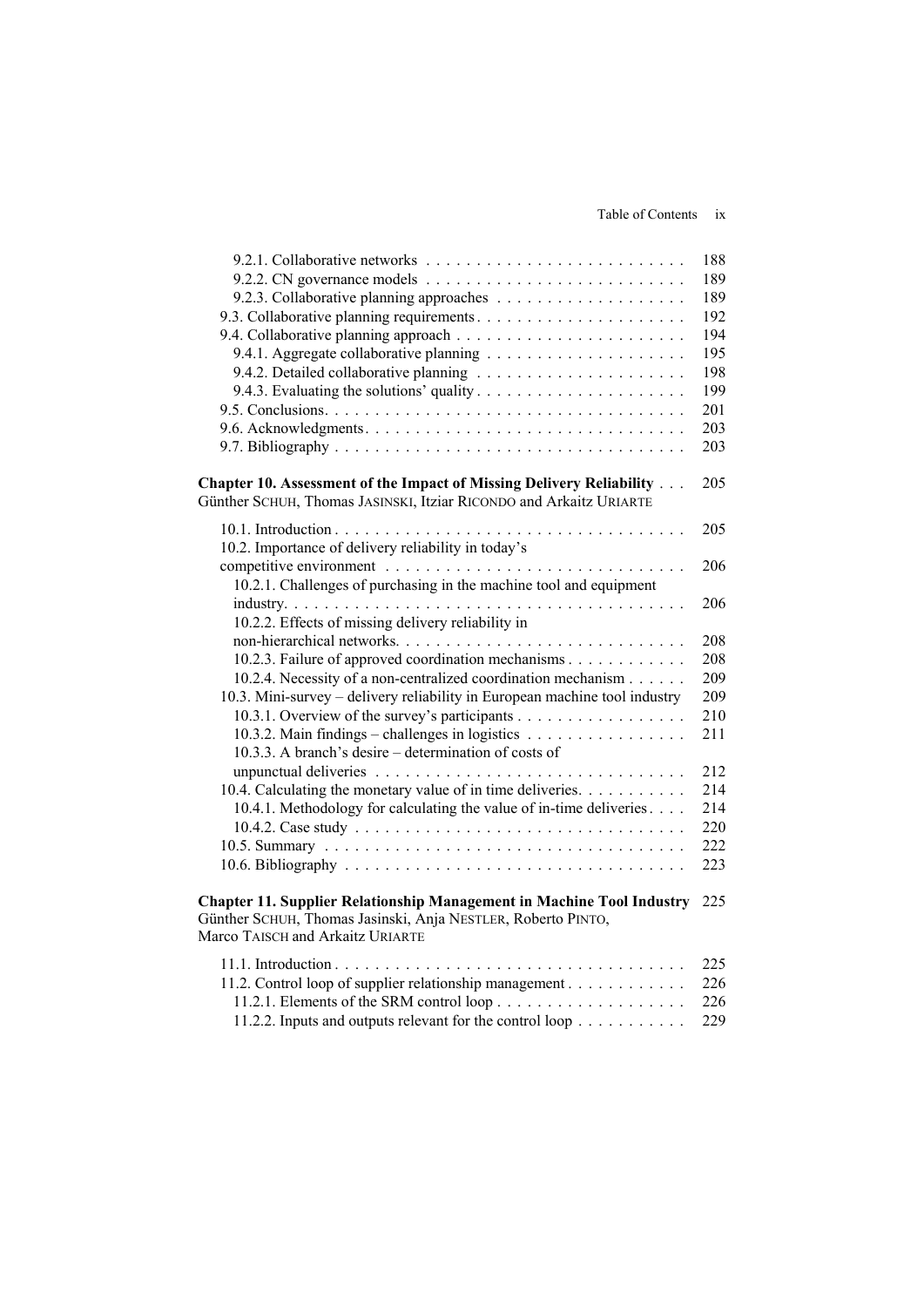## x Intelligent Non-hierarchical Manufacturing Networks

| 11.3. Order management processes in non-hierarchical                                                            |            |
|-----------------------------------------------------------------------------------------------------------------|------------|
|                                                                                                                 | 231        |
| 11.3.1. Order management, production planning and scheduling                                                    | 231        |
| 11.3.2. Order execution reference processes and inter-company                                                   |            |
| interfaces in the machine tool and equipment industry                                                           | 232        |
|                                                                                                                 | 236        |
| 11.4.1. The KPIs framework in the SRM context                                                                   | 238        |
| 11.5. Improving supplier's delivery reliability through incentives                                              | 239        |
| 11.5.1. Incentive in the European machine tool industry                                                         | 240        |
| 11.5.2. A methodology for supplier incentive in machine tool industry                                           | 241        |
|                                                                                                                 | 245        |
|                                                                                                                 | 246        |
| Chapter 12. Sustainable Mass Customization Assessment                                                           | 249        |
| Andrea BETTONI, Donatella CORTI, Alessandro FONTANA,                                                            |            |
| Mahnoosh ZEBARDAST and Paolo PEDRAZZOLI                                                                         |            |
|                                                                                                                 |            |
| 12.1. The need to assess sustainable mass customization                                                         | 249        |
| 12.2. Key assumptions for the model development                                                                 | 251        |
|                                                                                                                 | 252        |
|                                                                                                                 | 253<br>254 |
|                                                                                                                 | 255        |
|                                                                                                                 | 263        |
|                                                                                                                 | 268        |
|                                                                                                                 | 271        |
|                                                                                                                 | 274        |
|                                                                                                                 | 274        |
|                                                                                                                 | 275        |
|                                                                                                                 |            |
| Part 3. Operational example 2014 and the contract contract to the contract of the Part 3. Operational example 2 | 277        |
|                                                                                                                 |            |
| Chapter 13. A Decision Reference Model for Non-hierarchical                                                     |            |
|                                                                                                                 | 279        |
| Marc ZOLGHADRI, Claudia ECKERT, Xin ZHANG and Yan LIU                                                           |            |
| 13.1. Modeling and supporting decision-making in a                                                              |            |
|                                                                                                                 | 279        |
|                                                                                                                 | 282        |
|                                                                                                                 | 282        |
| 13.2.2. Exchanging operational, tactical and strategic data                                                     | 284        |
|                                                                                                                 | 286        |
|                                                                                                                 | 288        |
| 13.4.1. Existing limits of GRAI-Manufacturing modeling techniques                                               | 288        |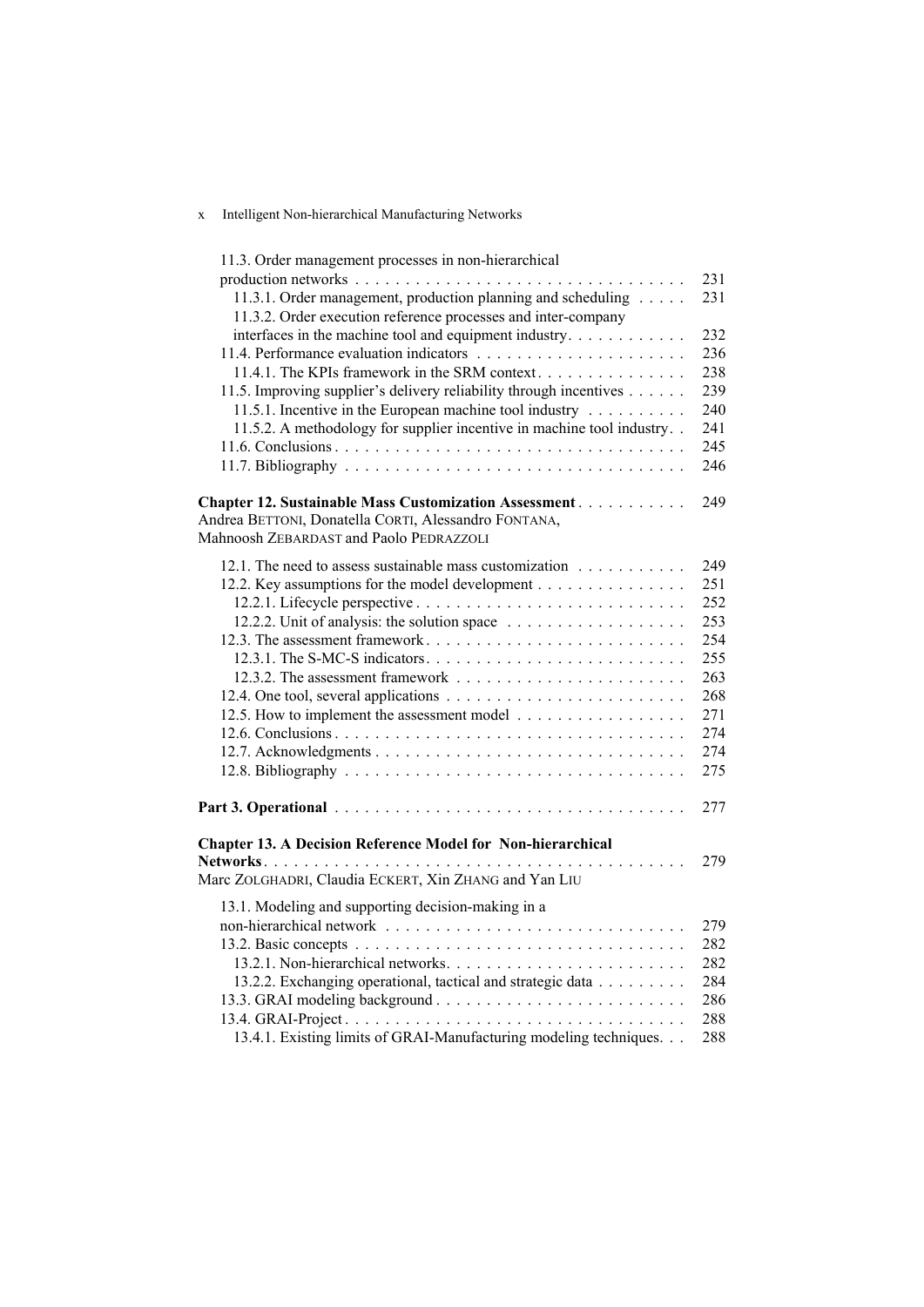| 13.4.2. Product development: the GRAI-Project                           | 288 |
|-------------------------------------------------------------------------|-----|
|                                                                         | 293 |
| 13.4.4. The non-hierarchical decision-making reference model            | 295 |
|                                                                         | 297 |
|                                                                         | 298 |
|                                                                         | 298 |
| 13.5.2. Objectives and problems of the enterprise                       | 301 |
|                                                                         | 301 |
| 13.5.4. An example of interviews: Chief Executive Officer Mr. Thomas    |     |
|                                                                         | 303 |
|                                                                         | 305 |
|                                                                         | 306 |
|                                                                         | 310 |
|                                                                         |     |
| Chapter 14. Evaluation of Collaborative Processes                       | 313 |
| Bernd SCHOLZ-REITER, Daniel RIPPEL and Christian MEINECKE               |     |
|                                                                         | 313 |
|                                                                         | 314 |
| 14.3. Requirements on information exchanges in non-hierarchical         |     |
|                                                                         | 316 |
| 14.4. Existing methods to evaluate collaborations in supply networks.   | 317 |
| 14.5. Evaluation of the suitability of software tools in                |     |
|                                                                         | 320 |
|                                                                         | 320 |
|                                                                         | 321 |
|                                                                         | 324 |
|                                                                         | 324 |
|                                                                         | 325 |
|                                                                         | 325 |
|                                                                         |     |
|                                                                         | 329 |
| Pedro S. FERREIRA, Pedro F. CUNHA, Luís MAIA CARNEIRO and César TOSCANO |     |
|                                                                         | 329 |
| 15.2. Performance measurement in the Net-Challenge's framework for      |     |
|                                                                         | 331 |
| 15.3. Supporting the strategy execution in collaborative networks       | 332 |
| 15.3.1. Strategy deployment – the performance factors                   | 332 |
| 15.3.2. Collaboration: a key performance factor                         | 335 |
|                                                                         | 337 |
| 15.4.1. Definition of what to measure and targets setting               | 338 |
|                                                                         |     |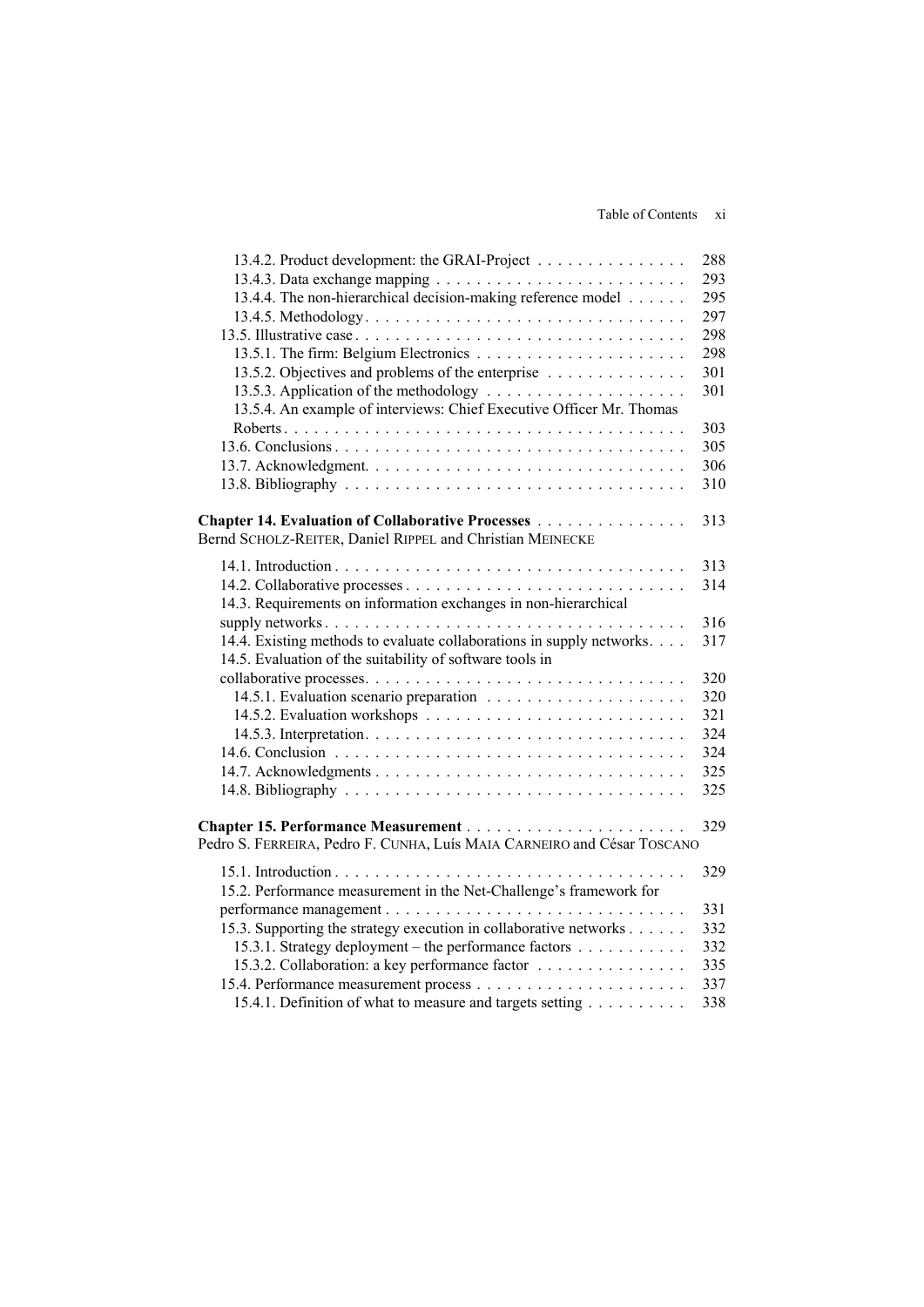| xii<br>Intelligent Non-hierarchical Manufacturing Networks |
|------------------------------------------------------------|
|------------------------------------------------------------|

|                                                                                                        | 340 |
|--------------------------------------------------------------------------------------------------------|-----|
| 15.4.3. Measurement and analysis of performance                                                        | 341 |
| 15.5. ICT platform to support performance management                                                   | 342 |
| 15.5.1. Performance management system setup                                                            | 343 |
|                                                                                                        | 343 |
|                                                                                                        | 344 |
|                                                                                                        | 345 |
|                                                                                                        | 346 |
|                                                                                                        | 346 |
| <b>Chapter 16. Event Monitoring and Management Process</b>                                             |     |
|                                                                                                        | 349 |
| A.H.M. SHAMSUZZOHA, Sami RINTALA, Pedro F. CUNHA,                                                      |     |
| Pedro S. FERREIRA, Timo KANKAANPÄÄ, Luis MAIA CARNEIRO                                                 |     |
|                                                                                                        | 349 |
|                                                                                                        |     |
|                                                                                                        | 351 |
| 16.3. Event monitoring and management: perspectives from                                               |     |
|                                                                                                        | 353 |
|                                                                                                        | 354 |
| 16.5. Collaborative event monitoring and management: an                                                |     |
|                                                                                                        | 356 |
|                                                                                                        | 357 |
|                                                                                                        | 358 |
| 16.6. Collaborative event monitoring and management: a case example                                    | 365 |
|                                                                                                        | 368 |
|                                                                                                        | 369 |
|                                                                                                        | 370 |
| <b>Chapter 17. Extended Business Processes Execution</b><br>Rubén Dario FRANCO and Rubén de JUAN-MARÍN | 375 |
| 17.1. Resilient networks and extended business processes execution                                     | 375 |
| 17.2. Achieving extended business processes modeling and execution                                     | 376 |
| 17.2.1. Interoperability concerns in resilient networks                                                | 377 |
| 17.2.2. Moving from business process modeling to execution in ColNet.                                  | 379 |
|                                                                                                        | 380 |
|                                                                                                        | 380 |
|                                                                                                        | 382 |
|                                                                                                        | 383 |
|                                                                                                        | 385 |
|                                                                                                        |     |